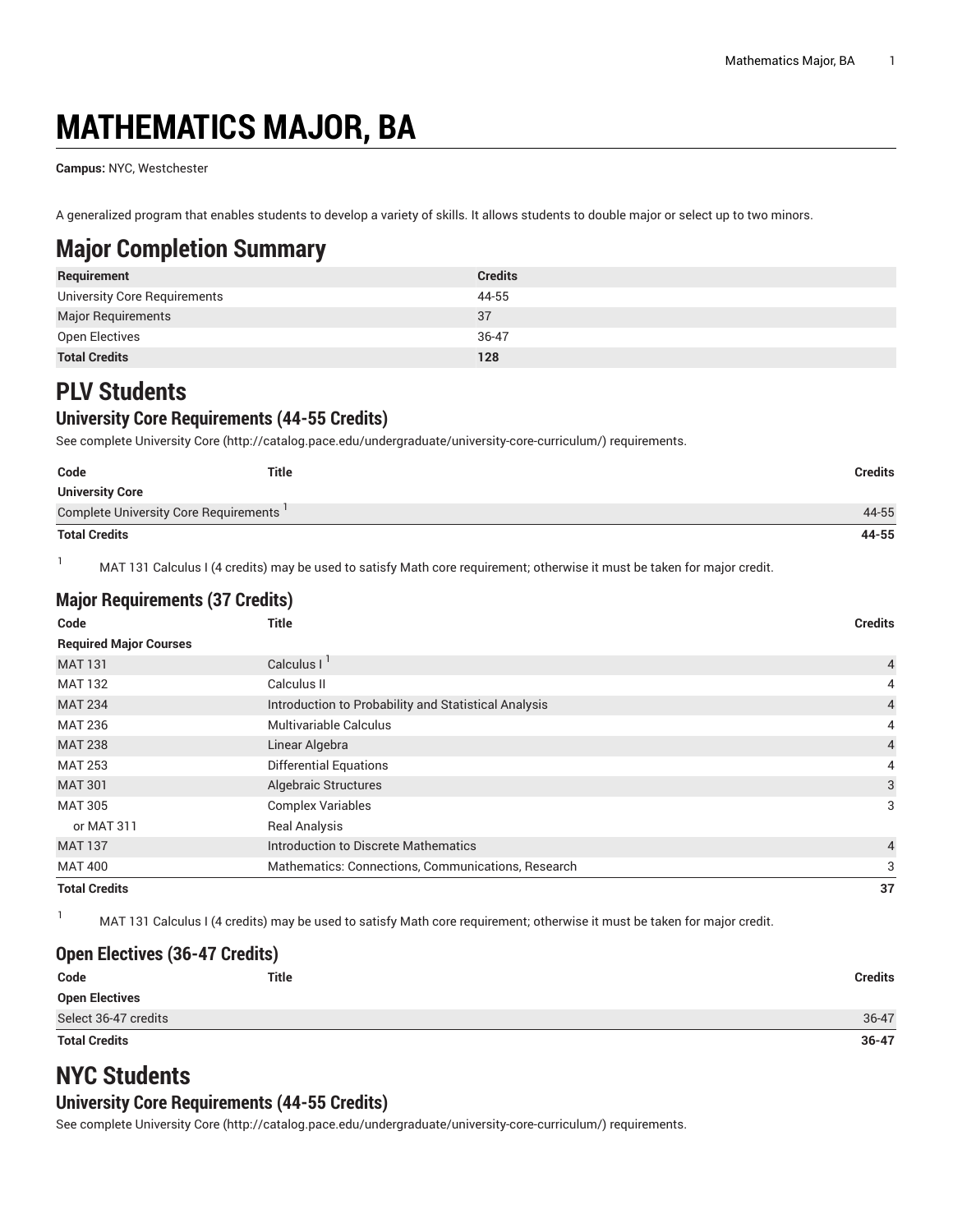| Code                                  | Title | <b>Credits</b> |
|---------------------------------------|-------|----------------|
| <b>University Core</b>                |       |                |
| Complete University Core Requirements |       | 44-55          |
| <b>Total Credits</b>                  |       | 44-55          |

<sup>1</sup> MAT 131 Calculus I (4 credits) may be used to satisfy Math core requirement; otherwise it must be taken for major credit.

| <b>Major Requirements (37 Credits)</b> |                                                      |                |
|----------------------------------------|------------------------------------------------------|----------------|
| Code                                   | <b>Title</b>                                         | <b>Credits</b> |
| <b>Required Major Courses</b>          |                                                      |                |
| <b>MAT 131</b>                         | Calculus $I1$                                        | 4              |
| <b>MAT 132</b>                         | Calculus II                                          | 4              |
| <b>MAT 234</b>                         | Introduction to Probability and Statistical Analysis | 4              |
| <b>MAT 236</b>                         | <b>Multivariable Calculus</b>                        | 4              |
| <b>MAT 238</b>                         | Linear Algebra                                       | $\overline{4}$ |
| <b>MAT 253</b>                         | <b>Differential Equations</b>                        | 4              |
| <b>MAT 301</b>                         | <b>Algebraic Structures</b>                          | 3              |
| <b>MAT 305</b>                         | <b>Complex Variables</b>                             | 3              |
| or MAT 311                             | <b>Real Analysis</b>                                 |                |
| <b>MAT 233</b>                         | <b>Mathematical Structures and Models</b>            | $\overline{4}$ |
| <b>MAT 490</b>                         | Mathematics Seminar Capstone Experience I            |                |
| <b>MAT 491</b>                         | Mathematics Seminar Capstone Experience II           | $\overline{2}$ |
| <b>Total Credits</b>                   |                                                      | 37             |

1 MAT 131 Calculus I (4 credits) may be used to satisfy Math core requirement; otherwise it must be taken for major credit.

### **Open Electives (36-47 Credits)**

| Code                   | <b>Title</b>                                                                                                      | <b>Credits</b> |
|------------------------|-------------------------------------------------------------------------------------------------------------------|----------------|
| <b>Open Electives</b>  |                                                                                                                   |                |
| Select 36-47 credits   |                                                                                                                   | 36-47          |
| <b>Total Credits</b>   |                                                                                                                   | $36 - 47$      |
| <b>Course</b>          | <b>Title</b>                                                                                                      | <b>Credits</b> |
| <b>First Year</b>      |                                                                                                                   |                |
| Fall                   |                                                                                                                   |                |
| <b>ENG 110</b>         | Composition                                                                                                       | 3              |
| <b>UNV 101</b>         | First-Year Seminar. Introduction to University Community                                                          | 1              |
| <b>MAT 131</b>         | Calculus I                                                                                                        | 4              |
|                        | Take any two remaining Area of Knowledge, Learning Community (LC) courses                                         | $\,$ 6 $\,$    |
|                        | Take any one remaining Area of Knowledge course                                                                   | 3              |
|                        | <b>Credits</b>                                                                                                    | 17             |
| <b>Spring</b>          |                                                                                                                   |                |
| <b>MAT 132</b>         | Calculus II                                                                                                       | 4              |
| <b>ENG 120</b>         | <b>Critical Writing</b>                                                                                           | $\overline{4}$ |
| <b>MAT 234</b>         | Introduction to Probability and Statistical Analysis (Analysis of Human, Social, and<br>Natural Phenomena (AOK5)) | 4              |
| One Lab science course |                                                                                                                   | 3              |
| Open Elective Course   |                                                                                                                   | 3              |
|                        | <b>Credits</b>                                                                                                    | 18             |
| <b>Second Year</b>     |                                                                                                                   |                |
| Fall                   |                                                                                                                   |                |
| <b>MAT 236</b>         | <b>Multivariable Calculus</b>                                                                                     | 4              |
| <b>MAT 233</b>         | <b>Mathematical Structures and Models</b>                                                                         | $\overline{4}$ |
| or MAT 137             | or Introduction to Discrete Mathematics                                                                           |                |